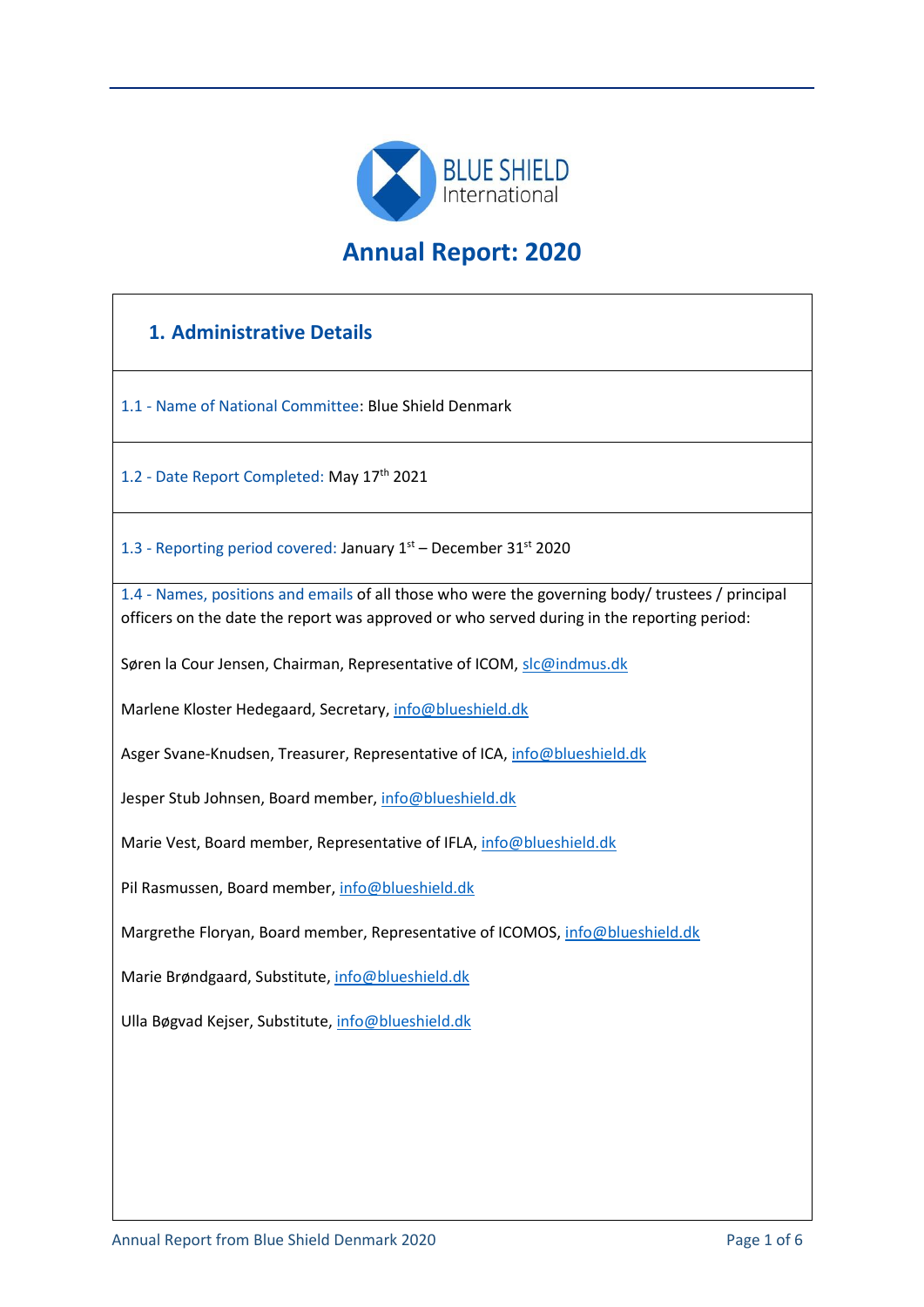#### 1.5 - Address of the main office:

Blue Shield Danmark c/o Industrimuseet Frederiks Værk Att. Søren la Cour Jensen Torvet 1 DK - 3300 Frederiksværk Denmark

1.6 - Website and social media (if applicable):

Website:<https://blueshield.dk/> Facebook:<https://www.facebook.com/blueshielddanmark/> Instagram:<https://www.instagram.com/blueshielddanmark/>

1.7 – Email the Blue Shield should forward to:

info@blueshield.dk

### **2. Income:**

Blue Shield Denmark receives support from four major national institutions: The National Gallery, The National Museum, The Royal Library and The National Archive. The total amount for supporting the operations of Blue Shield Denmark is DKK 4000 a year – equals  $\epsilon$  540.

Furthermore, we apply for co-funding from UNESCO Denmark to support the annual Heritage Friday conferences.

Blue Shield Denmark's account for the financial year July  $1^{st}$  2019 – June 30<sup>th</sup> 2020 show a result of DKK 8382 - equals € 1127.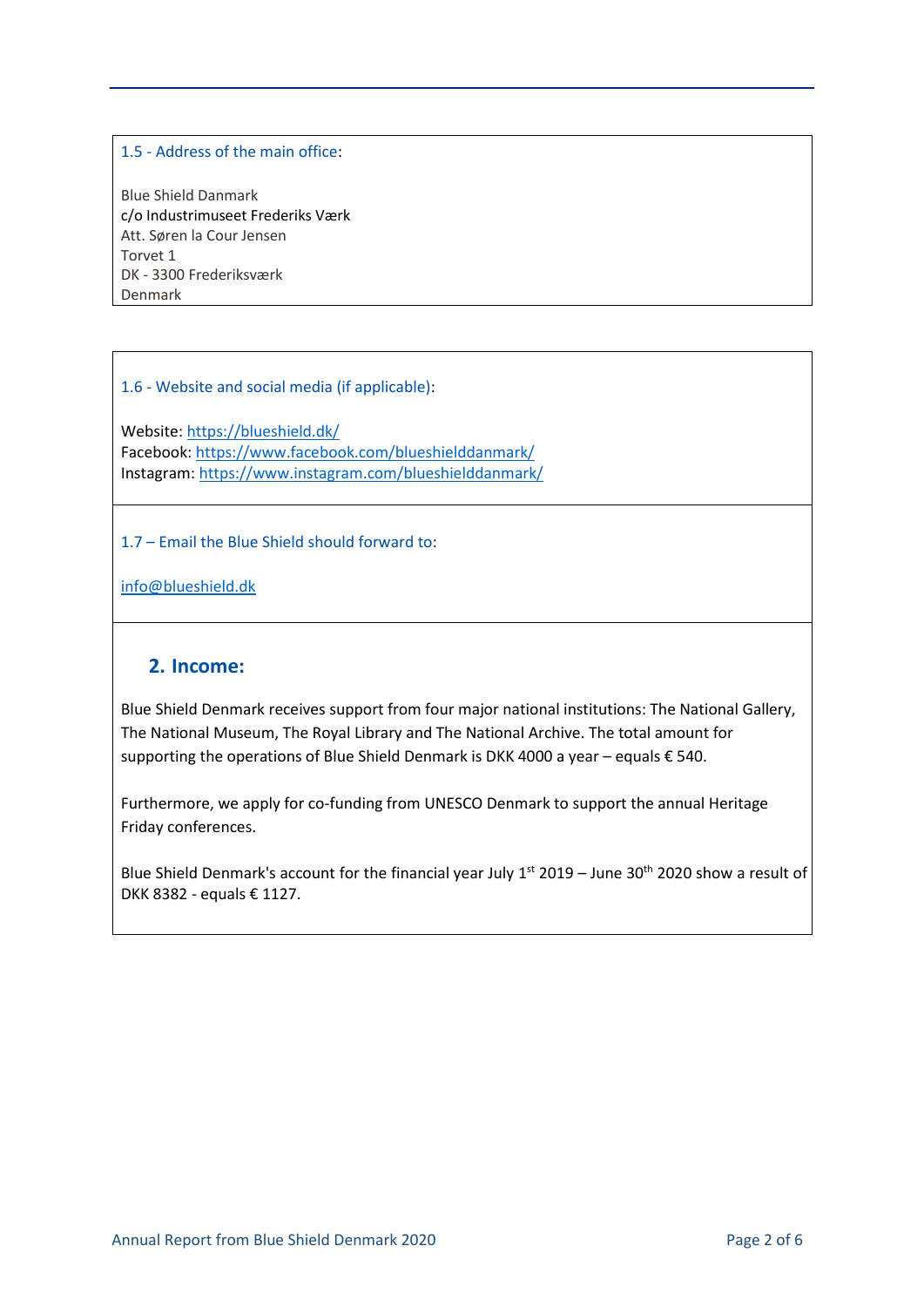## **3. Report of Activities: Achievements & Performance**

Blue Shield Denmark was established in 2011 and has grown in size, number of activities and spending budget ever since. Blue Shield Denmark is currently preparing an official partnership agreement with UNESCO Denmark.

The main activities as of 2020 were:

1) The main activity of Blue Shield Denmark has since 2016 been planning and carrying out an annual conference day, named *Heritage Friday.* Every year the overall theme is a relevant and important topic relating to cultural heritage protection. We invite national and international experts, theorists, researchers, and practitioners who work with conservation, protection, safekeeping and maintenance of heritage locations, artefacts as well as intangible cultural heritage.

In 2020, Heritage Friday was planned to be held at The Danish Parliament and the topic was planned to be a status about implementing 1954 Hague Convention and its protocols in Denmark. But due to covid-19 restrictions we had to cancel Heritage Friday 2020.

- 2) We have been maintaining public awareness about Blue Shield Denmark through social media. Covid-19 has prevented us from participating in conferences and network sessions.
- 3) We had no travel activities in 2020 due to covid-19.

#### 3.1 - Law, policy development and implementation:

- Blue Shield Denmark is actively disseminating knowledge and raising awareness about the importance of the 1954 Hague Convention for the Protection of Cultural Property in the Event of Armed Conflict. We focus on using social media for these purposes.
- Since Blue Shield Denmark was establishment, we have been available as an advisory body for the Danish government and Danish national institutions.
- Blue Shield Denmark also focuses on policymaking and implementation in regards to heritage protection and crisis management development in peacetime and works to put this topic on the agenda whenever possible.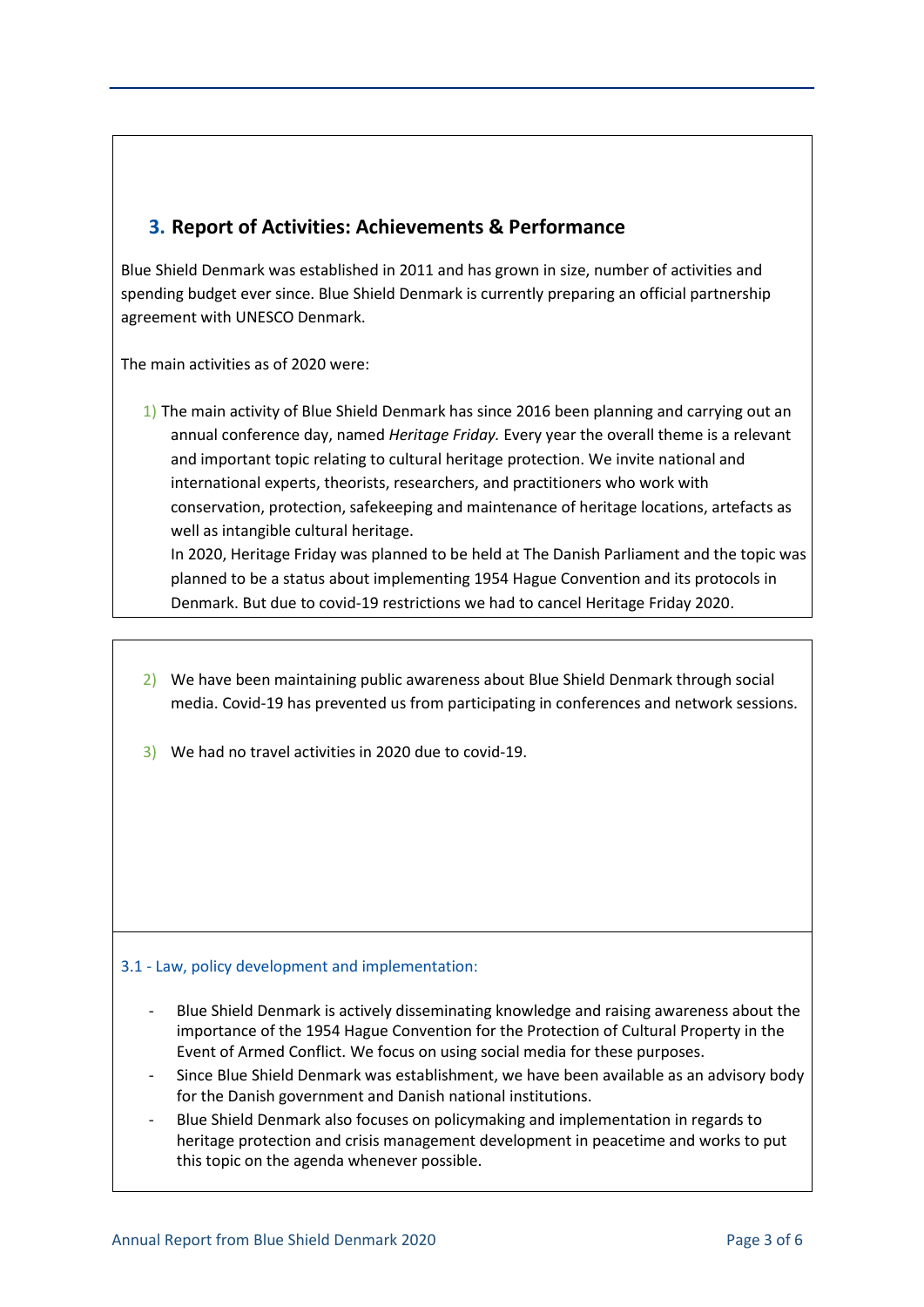| 3.2 - Education, training, and capacity building:                                                                                                                                                                                                 |
|---------------------------------------------------------------------------------------------------------------------------------------------------------------------------------------------------------------------------------------------------|
| The annual Heritage Friday seminar day for November 2020.<br>Topic: Canceled<br>Participants: -.<br>Venue: $-$ .<br>See link for programme: -                                                                                                     |
| 3.3 - Proactive protection and risk preparedness:                                                                                                                                                                                                 |
| - In 2020 too, we have been working on establishing a collaboration between Blue Shield<br>Denmark and the Danish Military Academy. Networking in view of this is ongoing.                                                                        |
| 3.4 - Emergency response in disaster, domestic emergencies, and armed conflict:                                                                                                                                                                   |
| - Since 2017, we are in contact with the Danish Military Academy. One of our ambitions is to<br>gain influence on the training of soldiers with respect to their awareness and handling of<br>cultural heritage. This work has continued in 2020. |

3.5 - Stabilization, post-disaster recovery, and long-term/ongoing support:

Blue Shield Denmark has not been involved in activities of the above mentioned character in 2020.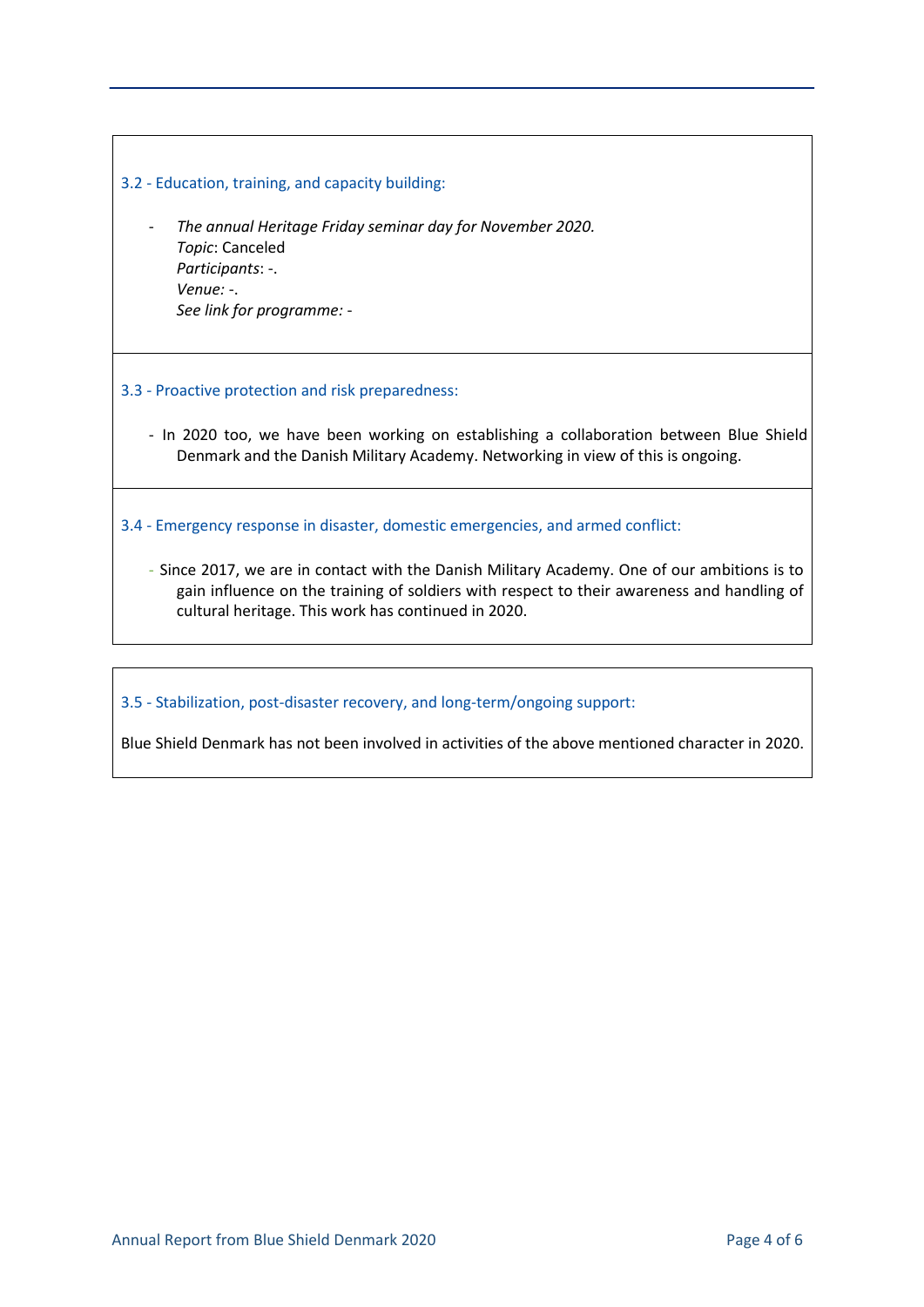#### 3.6 - Co-ordination (of Blue Shield and with other relevant organizations):

- Finishing the work on a partnership agreement with the Danish UNESCO committee to be signed in 2021.
- We are currently working on establishing a still closer contact with other Nordic Blue Shield national committees in order to work towards collaborations and knowledge sharing.
- We draw actively upon the cross-disciplinary backgrounds of Blue Shield Denmark's board members and the substitutes to strengthen our business plan and our communication strategy.

The Blue Shield Denmark board consists of members from a variety of Danish museums, archives, and libraries. The board members represent ICOM, ICOMOS, IFLA and ICA. We consider Blue Shield Denmark as mirroring the interest organizations of Blue Shield International. We work closely with ICOM Denmark and The Danish National Commission for UNESCO.

Institutions represented by the board members and substitutes:

- The National Museum of Denmark
- The National Gallery of Denmark
- The Danish National Library
- The Danish National Archives
- The Frederiks Vaerk Museum of industry
- The Thorvaldsen Museum
- The Workers' Museum

### **4. Main issues faced**:

The core issue for Blue Shield Denmark is time resources. Although the board member's institutions support our work with Blue Shield, time is still restraint in the sense that we need to fit it in with our main tasks and other duties. The level of aspiration and our high ambitions on behalf of Blue Shield do occasionally suffer because of lack of time amongst the members of the board and the substitutes.

### **5. Future goals**

See: *Blue Shield Denmark Strategic Plan 2021-2026.*